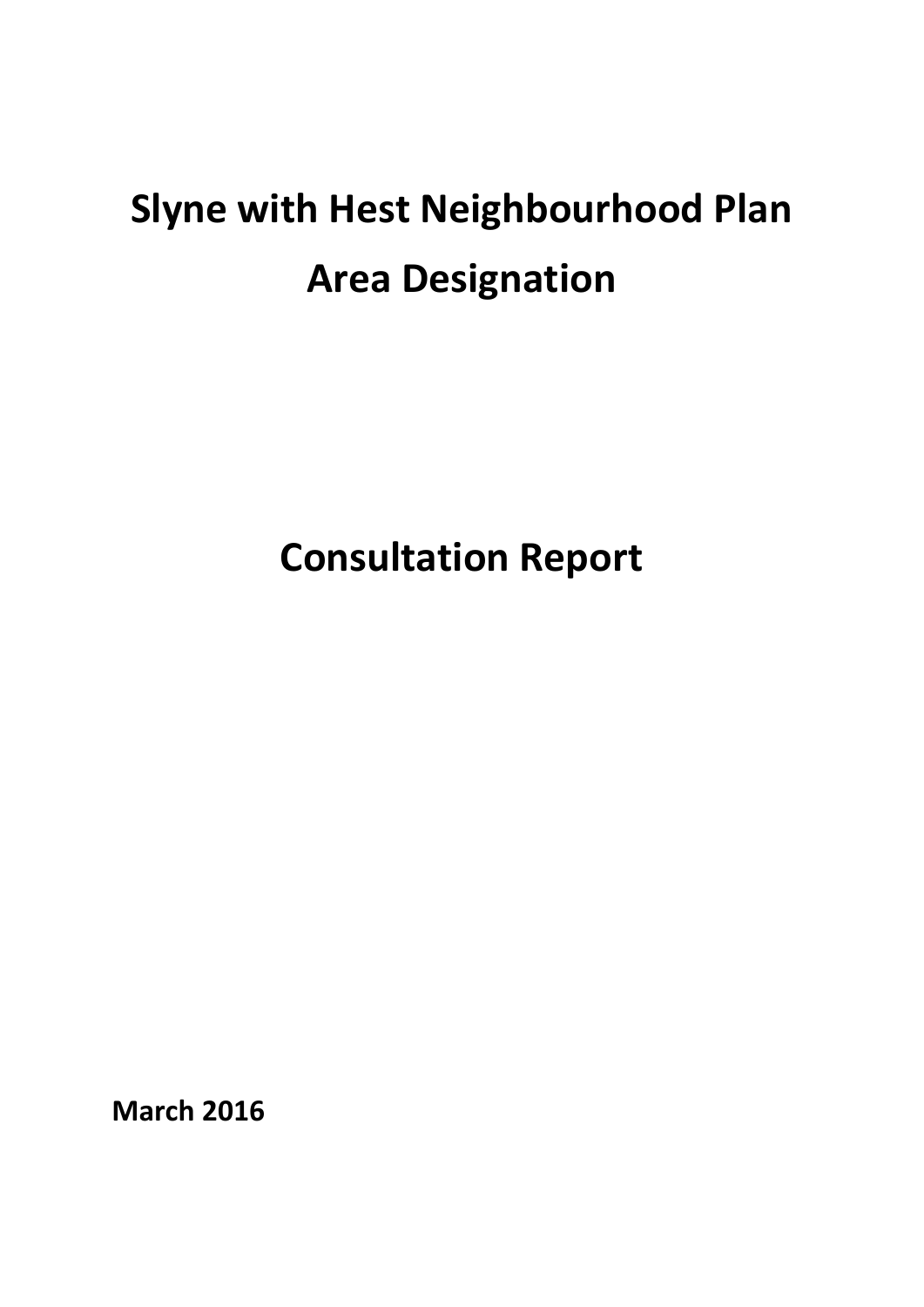#### **1. Introduction**

- 1.1 Neighbourhood planning gives communities the chance to decide where new development should be and what it should look like. For example, new homes, shops and offices. A plan must be in line with the District's Local Plan and is subject to an independent examination and community referendum. If approved, a neighbourhood plan forms part of the district's Local Plan and it is used in helping to make decisions on planning applications.
- 1.2 One of the first stages of developing a neighbourhood plan is to agree the area that this will cover.

## **2. Background**

- 2.1 Slyne with Hest Parish Council submitted an application on  $22^{nd}$  January 2016 to designate their neighbourhood plan area, this proposal covered the whole parish area.
- 2.2 Lancaster City Council consulted on the application for 4 weeks, from 1<sup>st</sup> February 2016 to 29<sup>th</sup> February 2016, before making a decision.
- 2.3 A press release was issued and an information email was also sent out to the planning policy consultation list (1,459 contacts).
- 2.4 The application letter, completed form and a map of proposed area could be viewed on the council's website and at the Slyne with Hest Memorial Hall, Hanging Green Lane and on Parish Council noticeboards.
- 2.5 Comments could be sent to the Planning and Housing Policy Team by email or post.

#### **3. Summary of Consultation Responses**

- 3.1 9 organisations and 6 individuals responded to the Slyne with Hest neighbourhood plan designation area consultation.
	- Marie West (02.02.16)
	- United Utilities (02.02.16)
	- Highways England (02.02.16)
	- $\bullet$  Ann Turnbull (03.02.16)
	- Health and Safety Executive (05.02.16)
	- $\bullet$  Paul Casson (07.02.16)
	- South Lakeland District Council (08.02.16)
	- Environment Agency (10.02.16)
	- $\bullet$  John Leach (10.02.16)
	- Diana Bell (11.02.16)
	- Lancashire Wildlife Trust (12.02.16)
	- David Alexander (19.02.16)
	- Applethwaite Homes (23.02.16)
	- Natural England (25.02.16)
	- Hollins Strategic Land (29.02.16)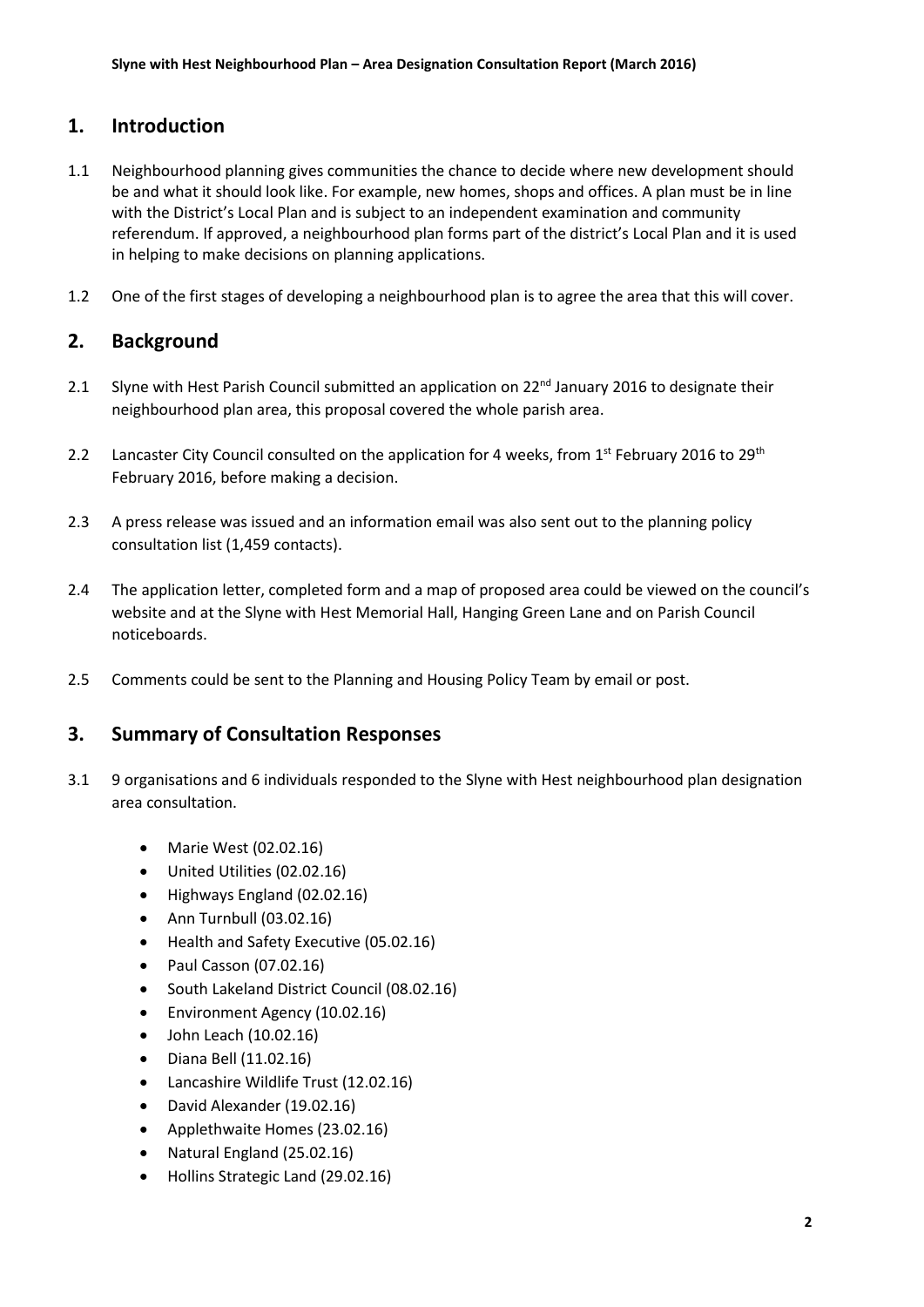- 3.2 There have been no objections to the proposed Slyne with Hest neighbourhood plan designation area, however a range of advice and guidance has been provided by a number of respondents.
- 3.3 A number of local residents (5 in total) fully supported the preparation of a neighbourhood plan for the area highlighting the importance of providing community direction into managing future development.
- 3.4 The Health and Safety Executive highlighted that a number of consultation zones were within the proposed neighbourhood plan boundary. Various issues were raised including housing allocations, workplace allocations and mixed use allocations. They recommended that consultation zones should be marked on future maps to identify future development proposals that could encroach on consultation zones and the extent of any encroachment that could occur. They suggested that proposal maps in site allocation development planning documents may be suitable for presenting this information. They particularly recommended marking the zones associated with MAHPs and the HSE advises that Halton with Aughton should contact the pipeline operator for up to date information on pipeline location, as pipeline can be diverted by operators from notified routes. HSE have sent a copy of their response letter to the relevant pipeline operator.
- 3.5 Both the Environment Agency and Highways England had no comments to make on the area designation, however both parties wish to be kept informed and consulted with in the future should the designation be approved.
- 3.6 South Lakeland District Council highlighted that the proposed Neighbourhood Planning area lies adjacent to the Lancashire part of the Arnside and Silverdale Area of Outstanding Natural Beauty (AONB). In preparing a Development Plan Document for this AONB South Lakeland DC welcome the opportunity to work jointly with the Parish council as is relevant for the preparation of both the DPD and the Neighbourhood Plan.
- 3.7 United Utilities Water Limited had no comments to make. However, they would like to be included in further consultations to ensure that they can facilitate the delivery of necessary sustainable infrastructure in line with the Neighbourhood Plan delivery targets, whilst safeguarding services for their customers. They requested that this response should be considered in conjunction with historical responses.
- 3.8 Responses have been received from both Natural England and the Lancashire Wildlife Trust who have provided useful background information and context for future plan preparation.
- 3.9 There have been two responses from the development industry, neither wishing to object to the area designation but both raising concern over the potential aims and objectives of the Neighbourhood Plan, particularly in relation to the Green Belt. Whilst these may represent valid concerns for the future plan process they are not relevant to whether the area should be designated or not.
- 3.10 Should interested parties wish to read the full submissions made in relation to the area designation these are available upon request from the Planning and Housing Policy Team on 01524 582329 or [planningpolicy@lancaster.gov.uk.](mailto:planningpolicy@lancaster.gov.uk)